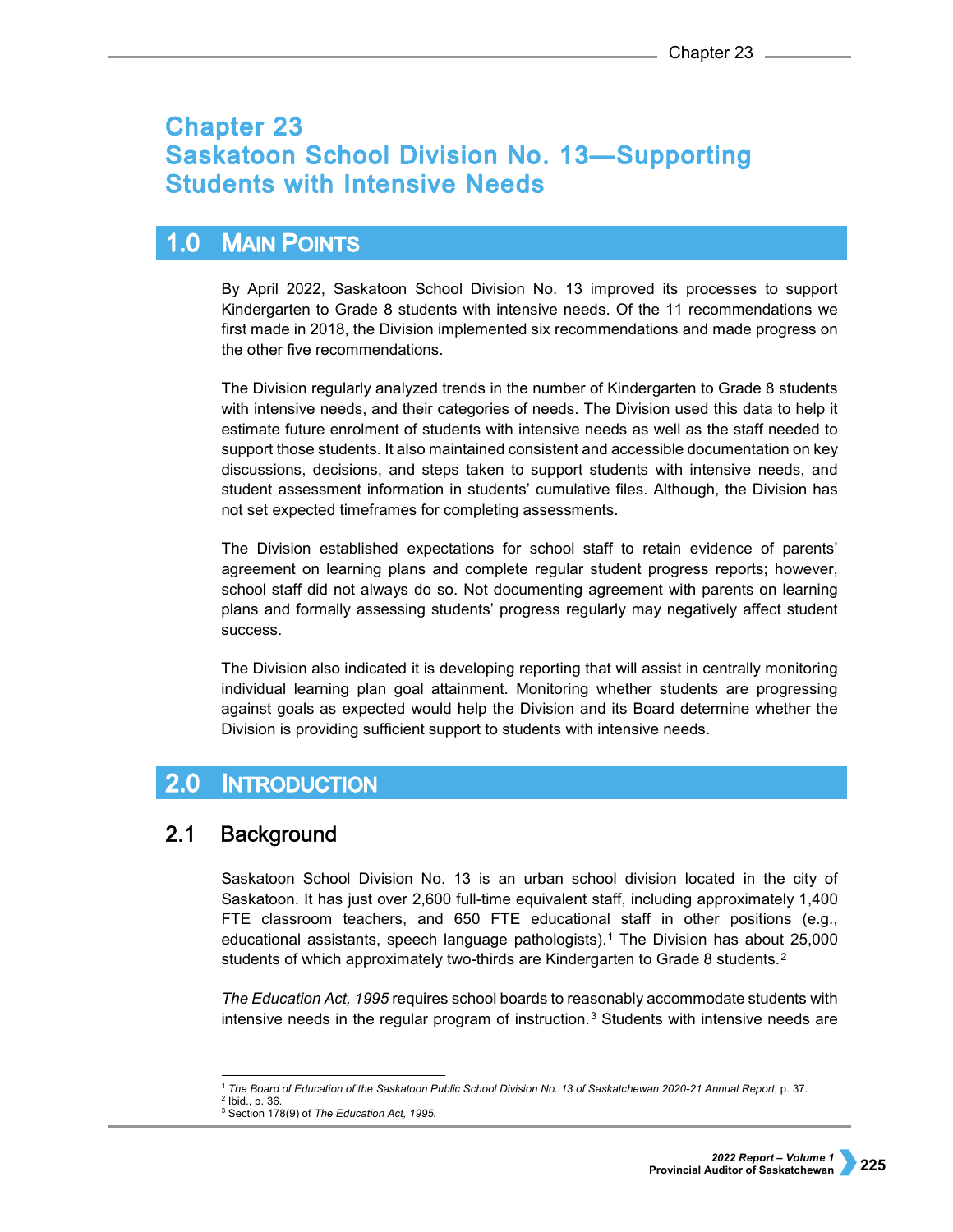those assessed as having a capacity to learn that is compromised by a cognitive, socialemotional, behavioural, or physical condition.

At April 2022, the Division had 1,136 Kindergarten to Grade 8 students identified as having intensive needs, a 3% decrease since 2017–18. If school boards cannot accommodate these students in regular programing, the Act expects them to provide special programing to meet those students' learning needs. Approximately 35% of the Division's intensive needs students are in specialized programs.[4](#page-1-0)

*The Education Regulations, 2019* places further expectations on school divisions in identifying students with intensive needs, and providing them with services. For example, upon request a school division's Director of Education must direct an assessment to be conducted to determine whether a student has intensive needs.[5](#page-1-1) Further, school boards are responsible for making programs and supports available to students with intensive needs, at no cost to parents, using qualified individuals to provide programs/supports.<sup>[6](#page-1-2)</sup>

#### $2.2<sub>2</sub>$ **Focus of Follow-Up Audit**

This chapter describes our follow-up audit of management's actions on the recommendations we made in 2018.

In 2018, we assessed the Division's processes for supporting Kindergarten to Grade 8 students with intensive needs. Our *2018 Report – Volume 1*, Chapter 11, concluded the Division had effective processes, except in the areas reflected in our recommendations. We made 11 recommendations.<sup>[7](#page-1-3)</sup>

To conduct this audit engagement, we followed the standards for assurance engagements published in the *CPA Canada Handbook—Assurance* (CSAE 3001). To evaluate the Division's progress toward meeting our recommendations, we used the relevant criteria from the original audit. The Division agreed with the criteria in the original audit.

To perform our follow-up audit, we discussed actions taken with Division management. We assessed the Division's processes by examining policies and other guidance that relate to providing supports for Kindergarten to Grade 8 students with intensive needs. We tested a sample of student files at five Kindergarten to Grade 8 schools to assess operating effectiveness of the Division's processes.

# **3.0 STATUS OF RECOMMENDATIONS**

This section sets out each recommendation including the date on which the Standing Committee on Public Accounts agreed to the recommendation, the status of the recommendation at April 22, 2022, and the Division's actions up to that date.

<span id="page-1-0"></span> <sup>4</sup> The Division offers specialized programs targeted to students with specific needs (e.g., behavioural challenges, intellectual disabilities). Programs include the Autism Support Program and Functional Life Skills; the Division also has a specialized school

<span id="page-1-1"></span><sup>&</sup>lt;sup>5</sup> Section 48(5) of The Education Regulations, 2019.

<span id="page-1-3"></span><span id="page-1-2"></span><sup>6</sup> Section 50(1) of *The Education Regulations, 2019.*

<sup>7</sup> *[2018 Report – Volume 1](https://auditor.sk.ca/pub/publications/public_reports/2018/11_Saskatoon%20School%20Division%20No.%2013%E2%80%94Supporting%20Students%20with%20Intensive%20Needs.pdf)*, Chapter 11, pp. 157–178.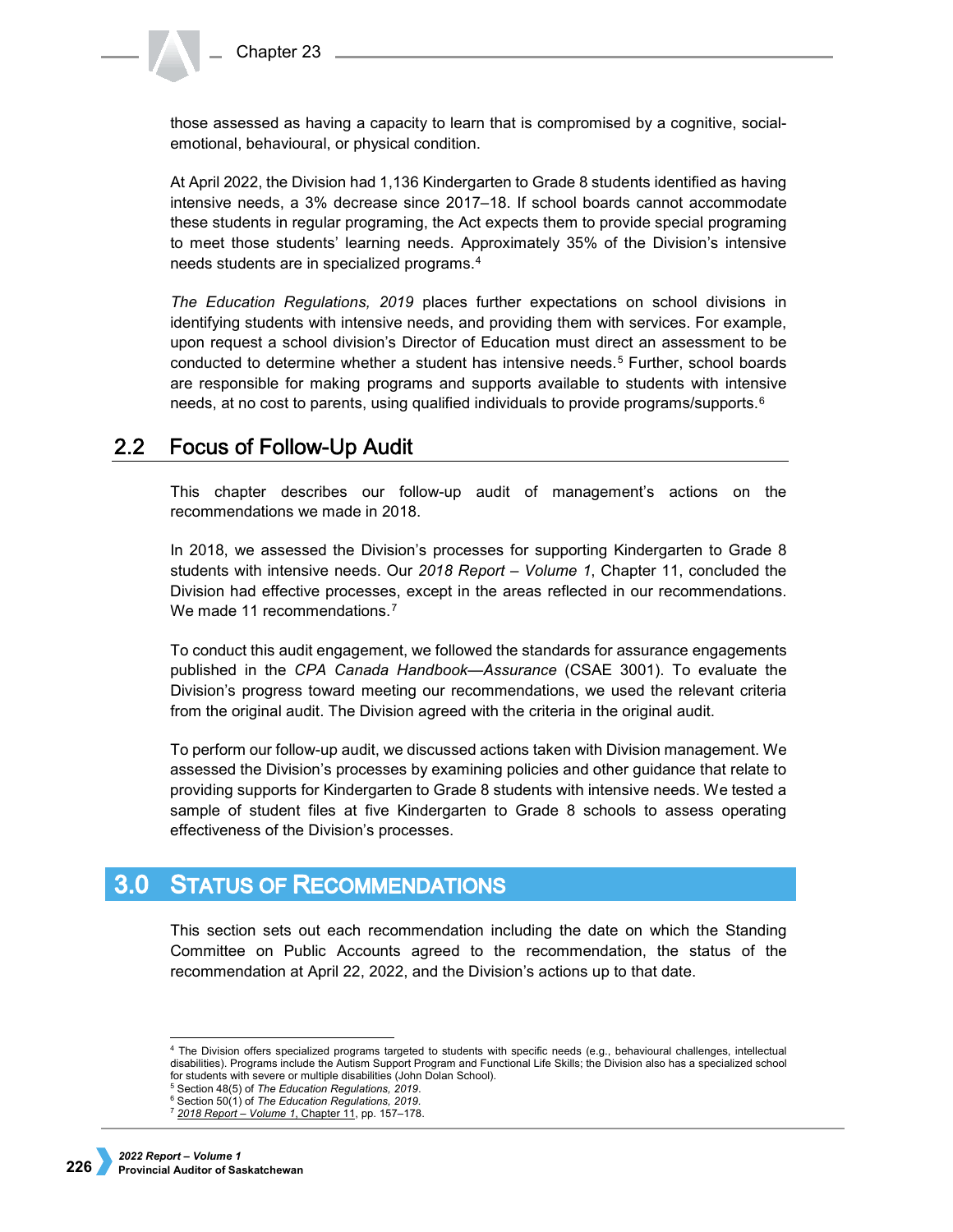## $3.1$ Forecast and Analysis of Students with Intensive Needs and **Related Staffing Completed**

*We recommended Saskatoon School Division No. 13 formally estimate the future enrolment of Kindergarten to Grade 8 students with intensive needs. (2018 Report – Volume 1,* p. 167, Recommendation 1; Public Accounts Committee agreement September 25, 2019)

# **Status**—Implemented

*We recommended Saskatoon School Division No. 13 analyze trends in the number of Kindergarten to Grade 8 students with intensive needs, and their categories of intensive needs. (2018 Report – Volume 1,* p. 169, Recommendation 2; Public Accounts Committee agreement September 25, 2019)

**Status**—Implemented

*We recommended Saskatoon School Division No. 13 document its determination of staff needed to support Kindergarten to Grade 8 students with intensive needs. (2018 Report – Volume 1,* p. 169, Recommendation 3; Public Accounts Committee agreement September 25, 2019)

# **Status**—Implemented

Saskatoon School Division No. 13 estimated future enrolment of Kindergarten to Grade 8 students with intensive needs, as well as the staff needed to support those students. The Division also regularly analyzed trends in the number of Kindergarten to Grade 8 students with intensive needs, and their categories of needs.

By April 2022, the Division analyzed year-over-year changes in enrolment of students with intensive needs. At April 2022, the Division had 1,136 Kindergarten to Grade 8 students with intensive needs enrolled. The Division used its analysis to estimate future enrolment of students with intensive needs (i.e., for the next five years). The Division also used this analysis to estimate the number of staff it will need to support those students. We found the Division's process to prepare its estimates and analysis reasonable.

Reliable estimates of future enrolment of students with intensive needs gives the Division better information to determine resources (e.g., resource teachers, educational assistants) to support those students.

Since October 2020, the Coordinator, Special Education, provides Division senior management with monthly reports that include current statistics on the number of students with intensive needs, and their category of needs. We found the monthly reports included:

- Analysis on changes in the intensive needs students population (e.g., changes in the number of students with autism)
- $\triangleright$  Number of students recently designated as having intensive needs
- $\triangleright$  Number of students requiring the support of an educational assistant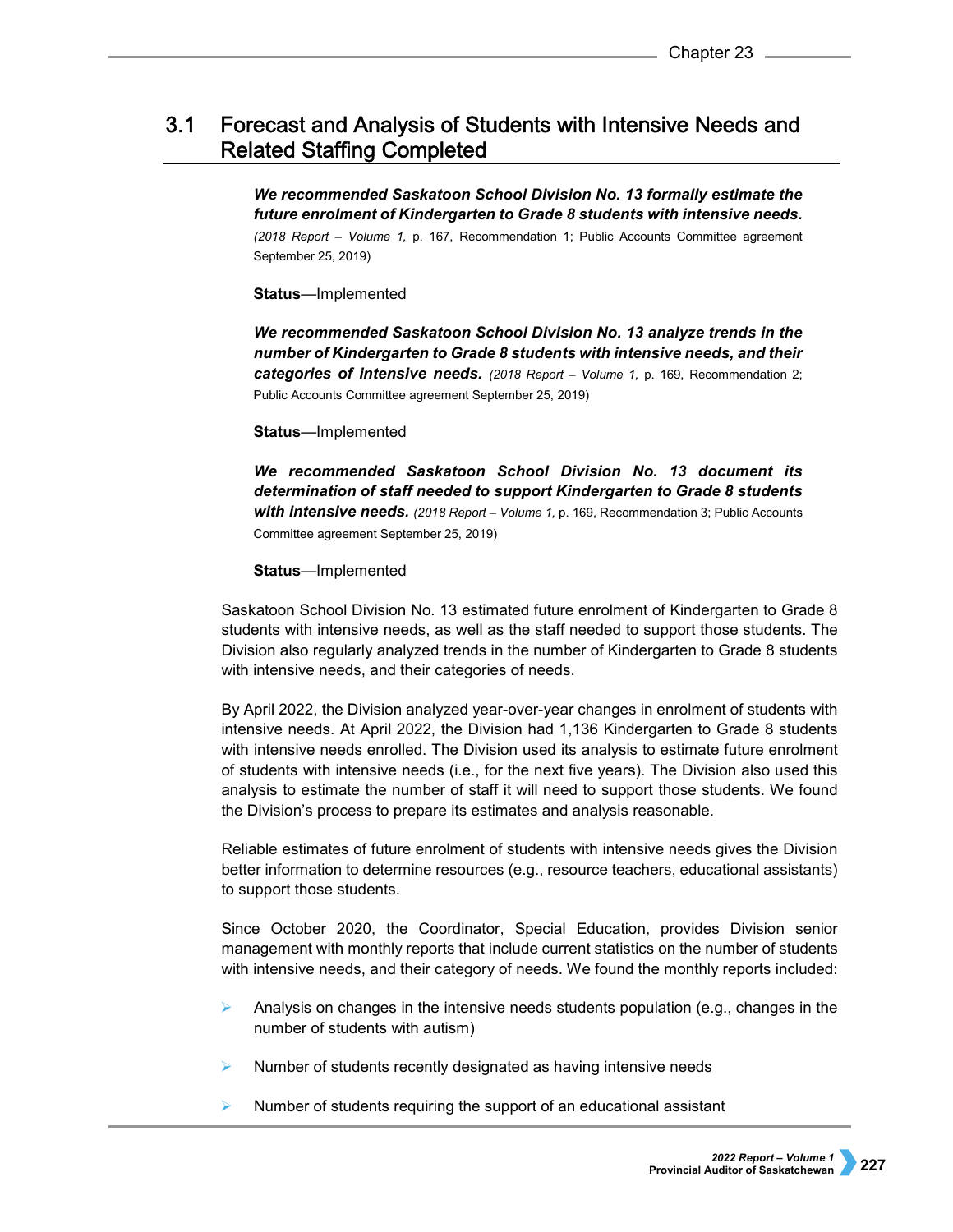Analyzing trends in the number of students with intensive needs, and their categories of intensive needs will help the Division make resourcing decisions, as well as inform the Division's future estimates of intensive needs students and related staffing.

#### **Consistent and Accessible Documentation Maintained**  $3.2<sub>2</sub>$

*We recommended Saskatoon School Division No. 13 require schools to consistently document key consultations, decisions, and action items resulting from their meetings for Kindergarten to Grade 8 students with intensive needs. (2018 Report – Volume 1,* p. 171, Recommendation 4; Public Accounts Committee agreement September 25, 2019)

**Status**—Implemented

*We recommended Saskatoon School Division No. 13 require consistent and accessible documentation of key discussions, decisions, and steps taken to implement learning plans for Kindergarten to Grade 8 students with intensive needs. (2018 Report – Volume 1,* p. 174, Recommendation 8; Public Accounts Committee agreement September 25, 2019)

**Status**—Implemented

Saskatoon School Division No. 13 requires schools to maintain consistent and accessible documentation on key discussions, including decisions and steps taken to support students with intensive needs.

The Division has guidance setting out expectations and best practices for school TEAMS meetings.<sup>[8](#page-3-0)</sup> The guidance includes reference materials and record-keeping templates that provide school TEAMS guidance on steps to prepare for TEAMS meetings, including documentation to gather and include in the agenda.

Further, the Division has outlined expectations for record keeping for TEAMS meetings including:

- Tracking concerns, strategies implemented, responses to interventions, action plans and staff responsible
- Tracking referrals for assessments
- $\triangleright$  Following and monitoring students who are not yet designated intensive needs, or students who are improving

School TEAMS use Division-supplied IT software (called OneNote) to record information about their meetings. The Division uses a student supports IT system (called CLEVR) to organize and track individual planning and reporting information (e.g., learning plans, progress reports) for students with intensive needs. All school TEAMS members have access to the IT software and the student supports IT system.

<span id="page-3-0"></span> <sup>8</sup> Each school has a group—referred to as school TEAMS—comprised of both school staff (e.g., principals, resource teachers) and Division professionals (e.g., speech language pathologist, educational psychologist) who are responsible for deciding appropriate supports for students with intensive needs.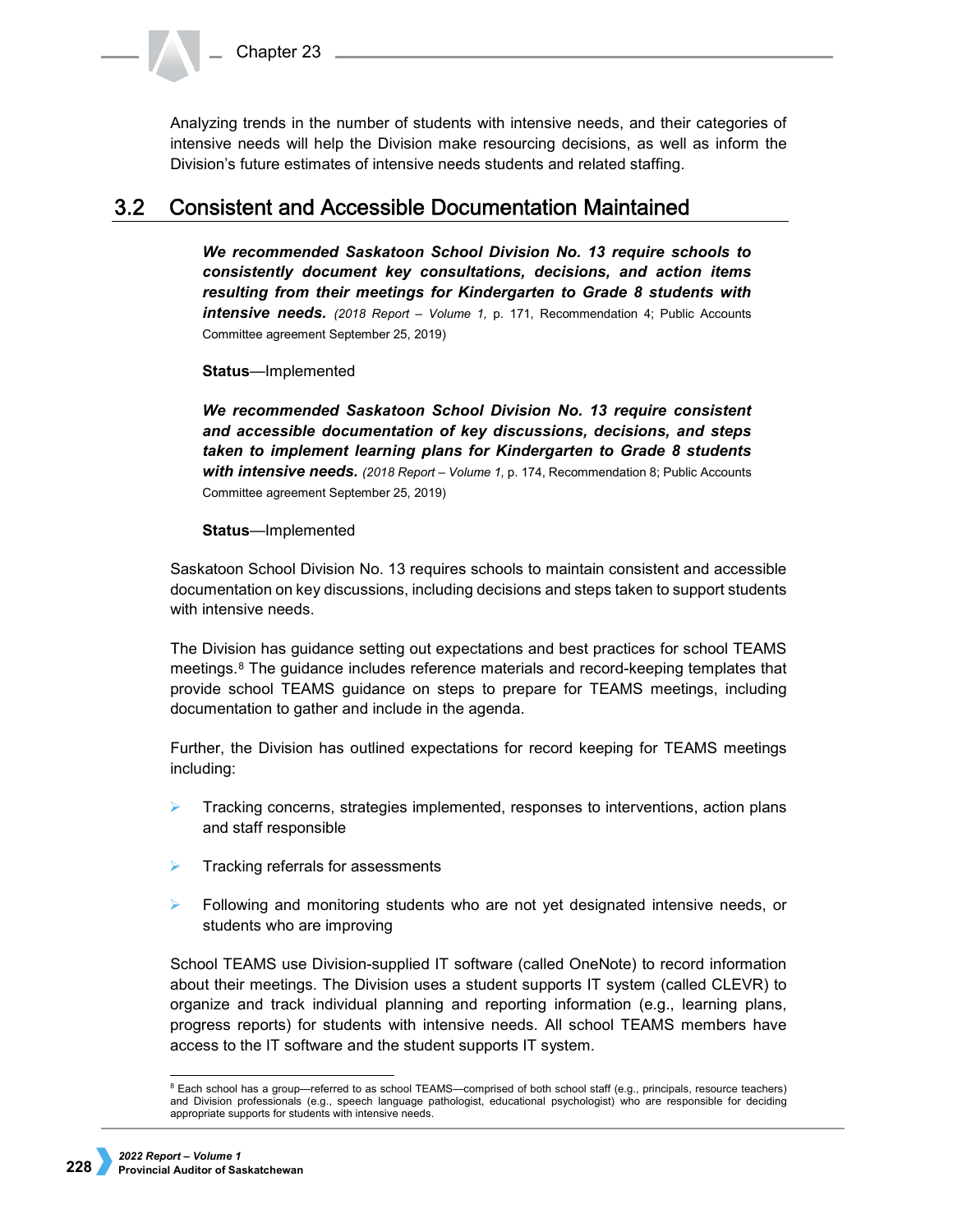We tested 31 files of students with intensive needs and found that the Division documented key discussions, decisions, and steps to implement student learning plans in its IT software and student supports IT system.

Maintaining consistent and accessible documentation on key discussions, decisions and steps taken to support students with intensive needs helps students to receive timely supports. This also reduces the risk of repeating intervention strategies found to be ineffective for students with intensive needs.

#### **Student Assessment Information Maintained**  $3.3$

*We recommended Saskatoon School Division No. 13 maintain in student cumulative files assessment information related to Kindergarten to Grade 8 students with intensive needs. (2018 Report – Volume 1,* p. 171, Recommendation 5; Public Accounts Committee agreement September 25, 2019)

# **Status**—Implemented

Saskatoon School Division No. 13 maintained assessment information related to Kindergarten to Grade 8 students with intensive needs in student cumulative files as expected.

The Division expects school staff to maintain certain information, such as student learning plans and assessment reports (e.g., diagnostic reports from psychologists or speech language pathologist), in students' cumulative files in line with its policy.<sup>[9](#page-4-0)</sup> We found the Division's policy aligned with guidance from the Ministry of Education.<sup>[10](#page-4-1)</sup>

We tested 31 student files and found all of the files contained assessment information as expected.

Maintaining assessment information on student cumulative files allows this information to be accessible to parents and to school staff in order to provide sufficient supports to students with intensive needs.

#### $3.4$ **Expected Timeframes for Completing Assessments Needed**

*We recommended Saskatoon School Division No. 13 provide guidance on expected timelines for completion of assessments of Kindergarten to Grade 8 students with intensive needs. (2018 Report – Volume 1,* p. 172, Recommendation 6; Public Accounts Committee agreement September 25, 2019)

**Status**—Partially Implemented

Saskatoon School Division No. 13 analyzed average time to complete assessments, but it has not yet provided guidance to Division professionals on expected timelines.

<span id="page-4-0"></span> <sup>9</sup> School staff refers to staff such as school principals, vice principals, resource teachers, special education teachers, and classroom teachers.

<span id="page-4-1"></span><sup>10</sup> Student Cumulative Record Guidelines 2019 [\(pubsaskdev.blob.core.windows.net/pubsask-prod/83639/Student%252B](https://pubsaskdev.blob.core.windows.net/pubsask-prod/83639/Student%252B%20Cumulative%252BRecord%252BGuidelines%252B2019.pdf)  [Cumulative%252BRecord%252BGuidelines%252B2019.pdf\)](https://pubsaskdev.blob.core.windows.net/pubsask-prod/83639/Student%252B%20Cumulative%252BRecord%252BGuidelines%252B2019.pdf) (22 April 2022).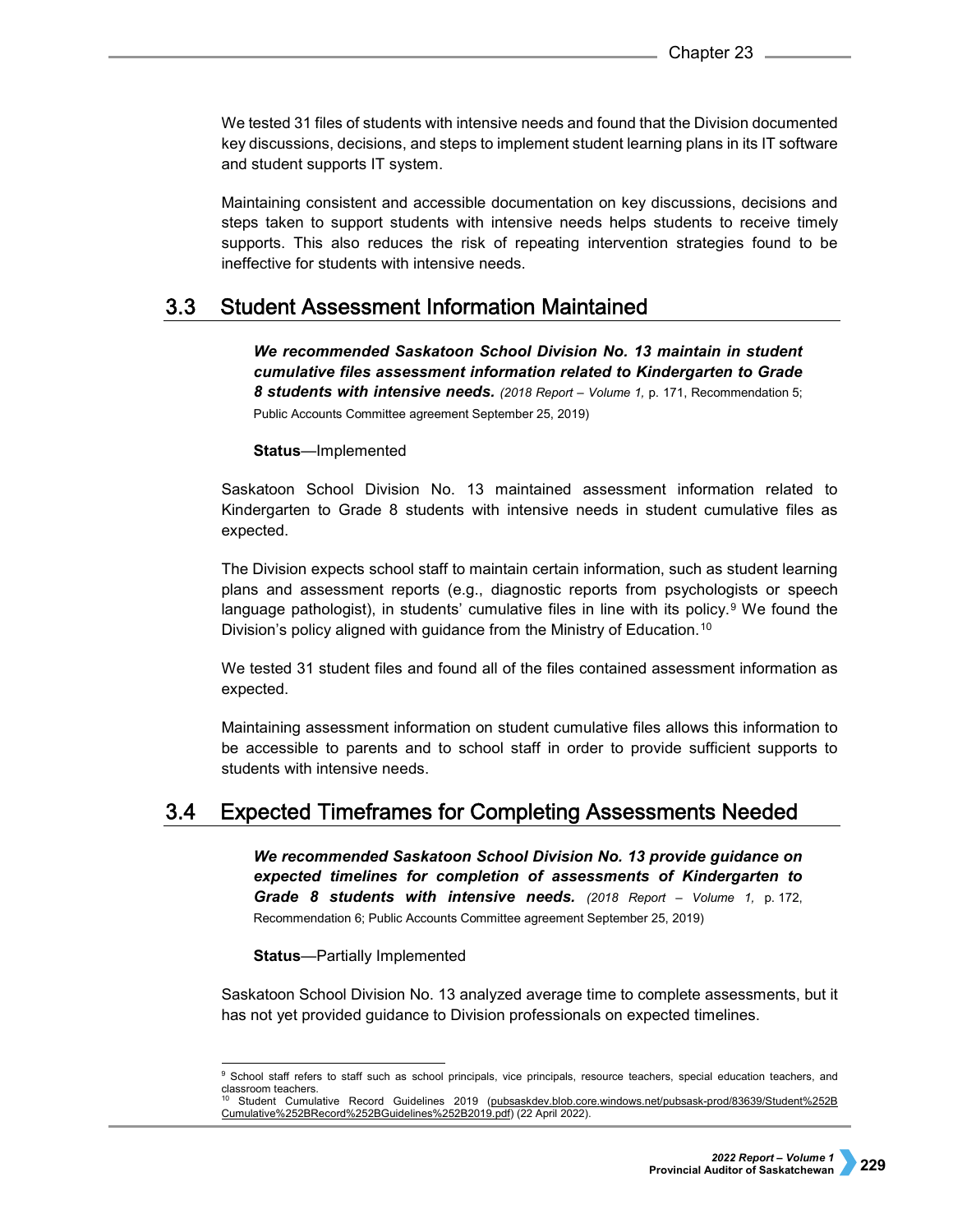Division professionals (e.g., speech language pathologist, educational psychologist) track the time it takes from when they receive assessment referrals from school TEAMS to when they complete the assessment. Using this information, the Division analyzed the average time taken to complete assessments during the 2020–21 school year. Overall, there were 589 assessments completed during that period. The Division found it takes, on average:

- $\triangleright$  51 school days (approximately 10 weeks) to complete a speech language assessment
- 41 school days (approximately eight weeks) to complete a psychological assessment

The Division indicated it plans to set out, in guidance, 30 school days as an expected timeframe to complete the assessment process for the 2022–23 school year.

Delays in completing assessments may cause delays in implementing learning supports for students with intensive needs, which in turn, may negatively impact students' success.

### $3.5$ Parent Agreement on Learning Plans Not Always Documented

*We recommended Saskatoon School Division No. 13 retain evidence of agreement on learning plans for Kindergarten to Grade 8 students with*  **intensive needs.** (2018 Report - Volume 1, p. 173, Recommendation 7; Public Accounts Committee agreement September 25, 2019)

**Status**—Partially Implemented

Saskatoon School Division No. 13 did not always retain evidence of agreement on learning plans for Kindergarten to Grade 8 students with intensive needs.

Annually, the Division expects school staff to meet with parents to discuss a student's learning plan, and sign-off and agree with the plan. If school staff are unable to meet with parents, the Division expects school staff to document, in the learning plan, their attempts to meet with parents to obtain agreement on the plan (e.g., phone calls, emails).

We tested 30 student files, and found for five students, school staff did not document agreement with parents on learning plans, or their attempts to obtain agreement. School staff indicated they attempted to contact parents, but did not document this in the learning plan. These files did not contain any indication of disagreement with parents on learning plans.

Documenting agreement of learning plans shows that school staff and parents agree on the Division's approach to address student needs and their involvement. Not having documented agreement between school staff and parents on the learning plan may affect student success.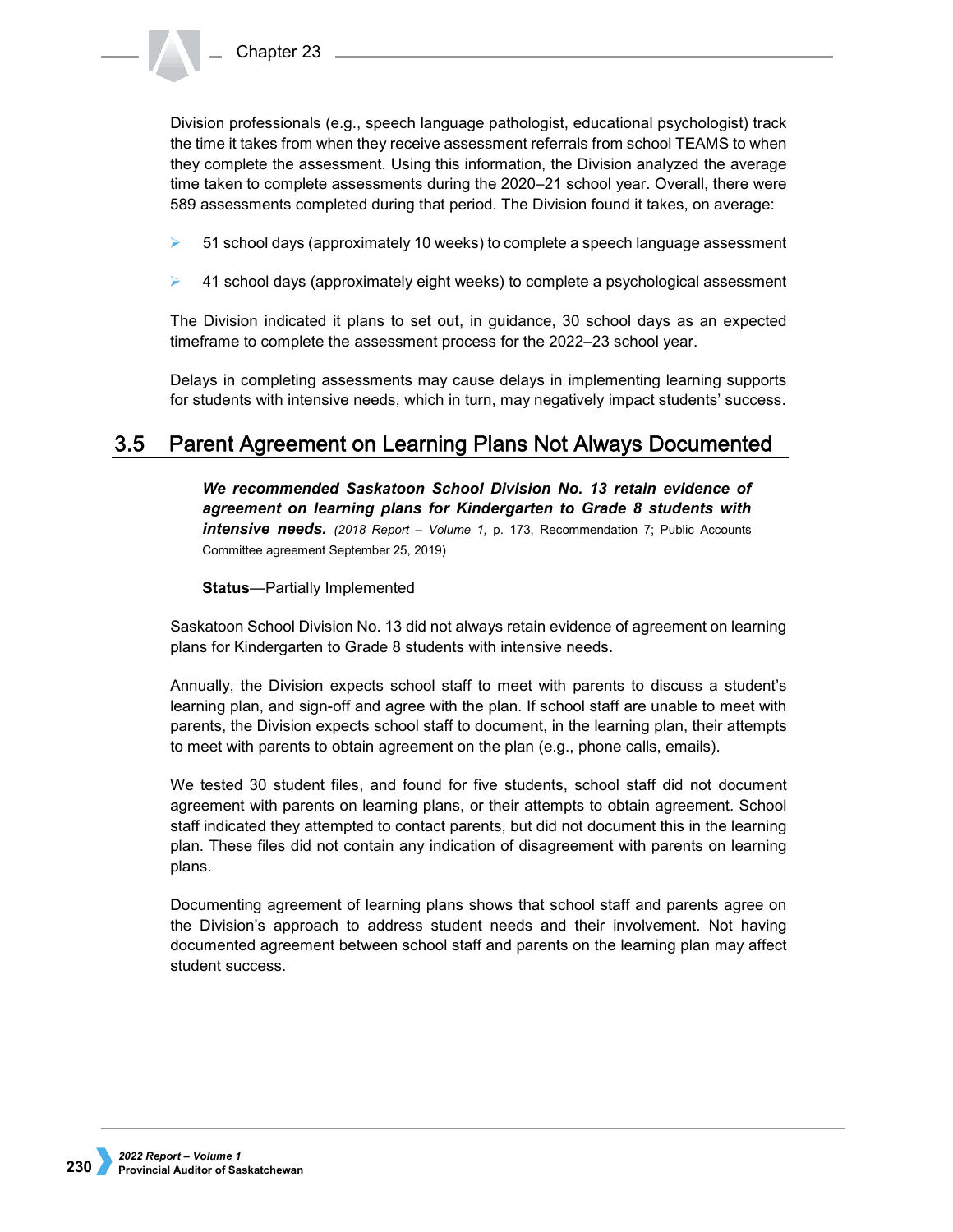#### $3.6$ **Progress Reports Not Always Completed**

*We recommended Saskatoon School Division No. 13 regularly monitor students' progress in achieving goals set out in learning plans for Kindergarten to Grade 8 students with intensive needs. (2018 Report – Volume 1,* 

p. 174, Recommendation 9; Public Accounts Committee agreement September 25, 2019)

# **Status**—Partially Implemented

Saskatoon School Division No. 13 did not always regularly monitor students' progress in achieving their learning plan goals.

The Division expects school staff to complete reports on each student's progress in meeting the goals set out in each student's learning plan at least twice a year.[11](#page-6-0) The Division also expects school staff to include the year-end progress report in the student's cumulative file.

We found school staff did not complete progress reports as expected for two of 24 student files we reviewed. Also, we found school staff did not include year-end progress reports in students' cumulative files for eight of 24 student files we reviewed.

Not regularly assessing students' progress in meeting learning plan goals increases the risk that the Division does not make timely adjustments to the learning goals, which may impact student success.

#### $3.7$ **Division Monitoring of Results Needed**

*We recommended Saskatoon School Division No. 13 centrally monitor whether schools sufficiently support Kindergarten to Grade 8 students with identified intensive needs to enable students to progress towards their individual learning goals. (2018 Report – Volume 1,* p. 175, Recommendation 10; Public Accounts Committee agreement September 25, 2019)

**Status**—Partially Implemented

Saskatoon School Division No. 13 does not formally monitor on a division-wide basis or on a school-by-school basis whether students with intensive needs are progressing against individual learning plan goals as expected.

The Division monitors the allocations of specialized supports, such as educational assistants and assistive technology (e.g., laptops, tablets) for students with intensive needs. At April 2022, the Division indicated it had 548 FTE educational assistants for students with intensive needs (compared to 336 FTEs at the time of our 2018 audit).<sup>[12](#page-6-1)</sup> The Division also tracks special education program referrals and waitlists. For example, at April 2022, there were 24 students on waitlists for the Division's special education programs.

 <sup>11</sup> Starting with the 2021–22 school year, the Division changed the expectation for progress reports to twice per year from three

<span id="page-6-1"></span><span id="page-6-0"></span>times.<br><sup>12</sup> At April 2022, the Division indicated total FTE educational assistants included 94 FTEs funded through Jordan's Principle. Jordan's Principle is an initiative to provide First Nations children with access to health, education, or social supports[. www.sac](https://www.sac-isc.gc.ca/eng/1568396042341/1568396159824)[isc.gc.ca/eng/1568396042341/1568396159824](https://www.sac-isc.gc.ca/eng/1568396042341/1568396159824) (29 April 2022).